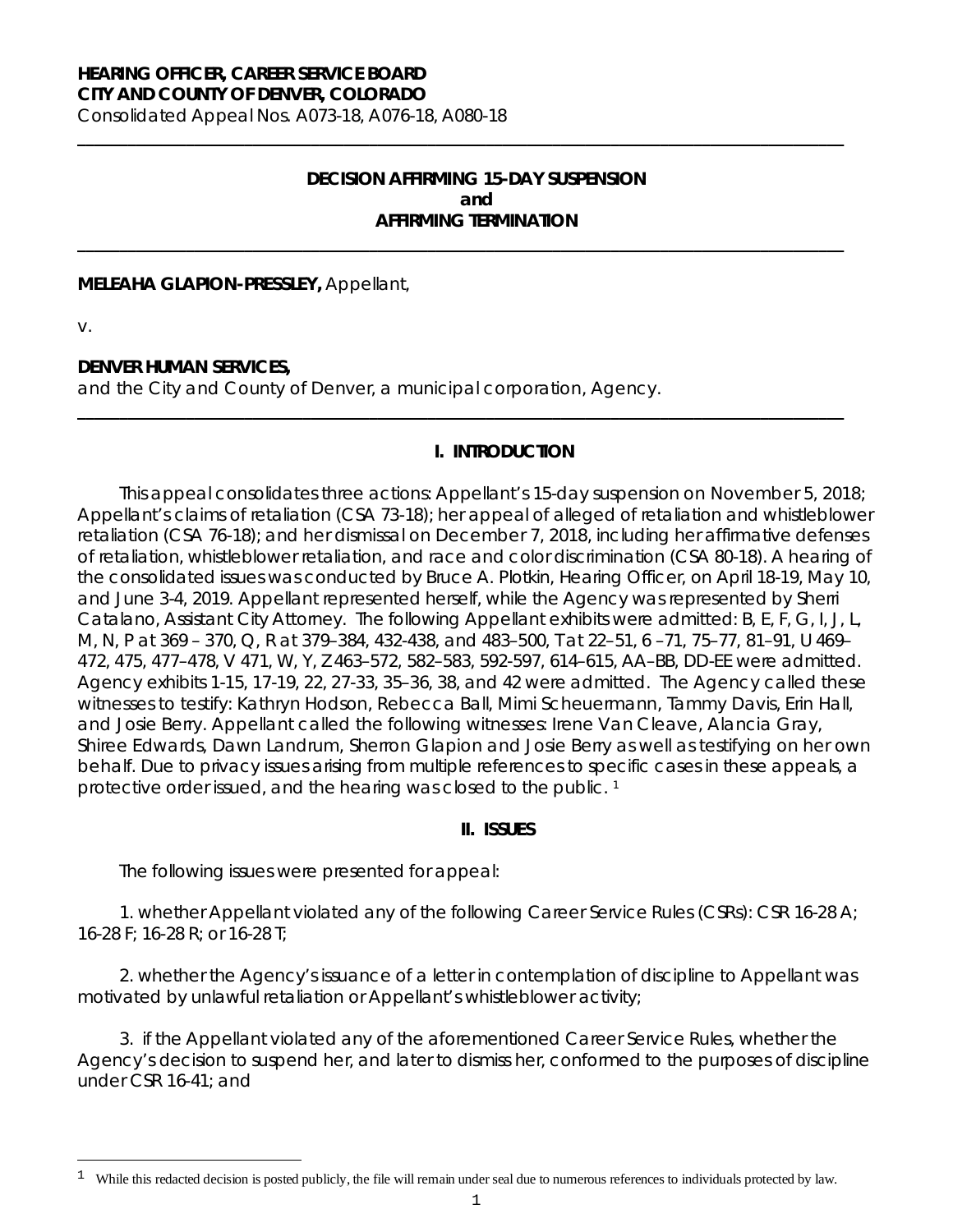4. if Appellant violated any of the aforementioned Rules, whether the Agency's assessment of discipline was motivated by unlawful retaliation, whistleblower retaliation, or discrimination based on race or color.

## **III. FINDINGS**

## **A. IN GENERAL**

The Appellant, Meleaha Glapion, was a case worker at Denver Human Services in the Child Welfare Division for two years. Her last assignment was on the Emergency Response Team (ERT). Her duties included taking calls from the public, properly classifying them, referring calls to supervisory staff when appropriate, and performing accurate and timely on-site child welfare assessments.

## **B. FINDINGS: CSA 73-18, 15-DAY SUSPENSION**

1. On July 18, 2018, Glapion was sent to assess a family where a child, BC, drowned in the backyard pool. Glapion's supervisor, Kathryn Hodson, covered the matters that would need to be assessed. It is a basic function of a Child Welfare case worker to create a safety plan for surviving children when sent to make an assessment. Glapion failed to create a required safety plan regarding two surviving children. Instead, Glapion allowed the great grandfather to take the children without a written plan specifying their care and supervision. Glapion's actions allowed the Maternal Step Grandfather to be with the children although he had a founded investigation for sexual abuse of the mother. [Exh. 11-73]

2. Under Agency policy, case workers must remain in contact with an on-call administrator to supervise fatality assignments. Glapion failed to do so before she permitted the release of the surviving children to the great grandfather; she did not follow up with the on-call administrator until the children were already released and she had returned to the Agency, in violation of State and Agency requirements.

3. Kathryn Hodson contacted Glapion on July 23, 2018, instructing her to remove the restricted access to the above case so that the case worker who would handle the case going forward could review it. [Hodson testimony; Exh. 3-2]. Glapion did not respond and instead contacted two employees who had no authority to unrestrict the case. [Hodson testimony].

4. Agency guidelines require a family engagement meeting known as VOICES<sup>2</sup> to be scheduled by the case worker within 48 hours of a child being removed from the home. [Exh. 3-3]. The VOICES meeting in the above fatality should, therefore, have taken place by July 20, 2018. Instead, Glapion notified her supervisor that she had scheduled a July 24 VOICES meeting. Glapion then unilaterally rescheduled the July 24 meeting to August 1. She later explained she cancelled the July 24 meeting because it did not work for the family. When asked why by return text, Glapion simply stopped responding.

6. Given the events described above, Glapion's supervisor scheduled a meeting on July 24th to discuss concerns about her handling of the fatality assessment, but Appellant refused to attend stating she worked the voluntary after hours shift the night before. The meeting was rescheduled to July 27, and Glapion initially refused to attend that meeting because it was a flex work day, although she later agreed to attend.

<span id="page-1-0"></span>Ξ 2 The acronym stands for Value Of Individual Community Engagement Services. [Exh. B-16].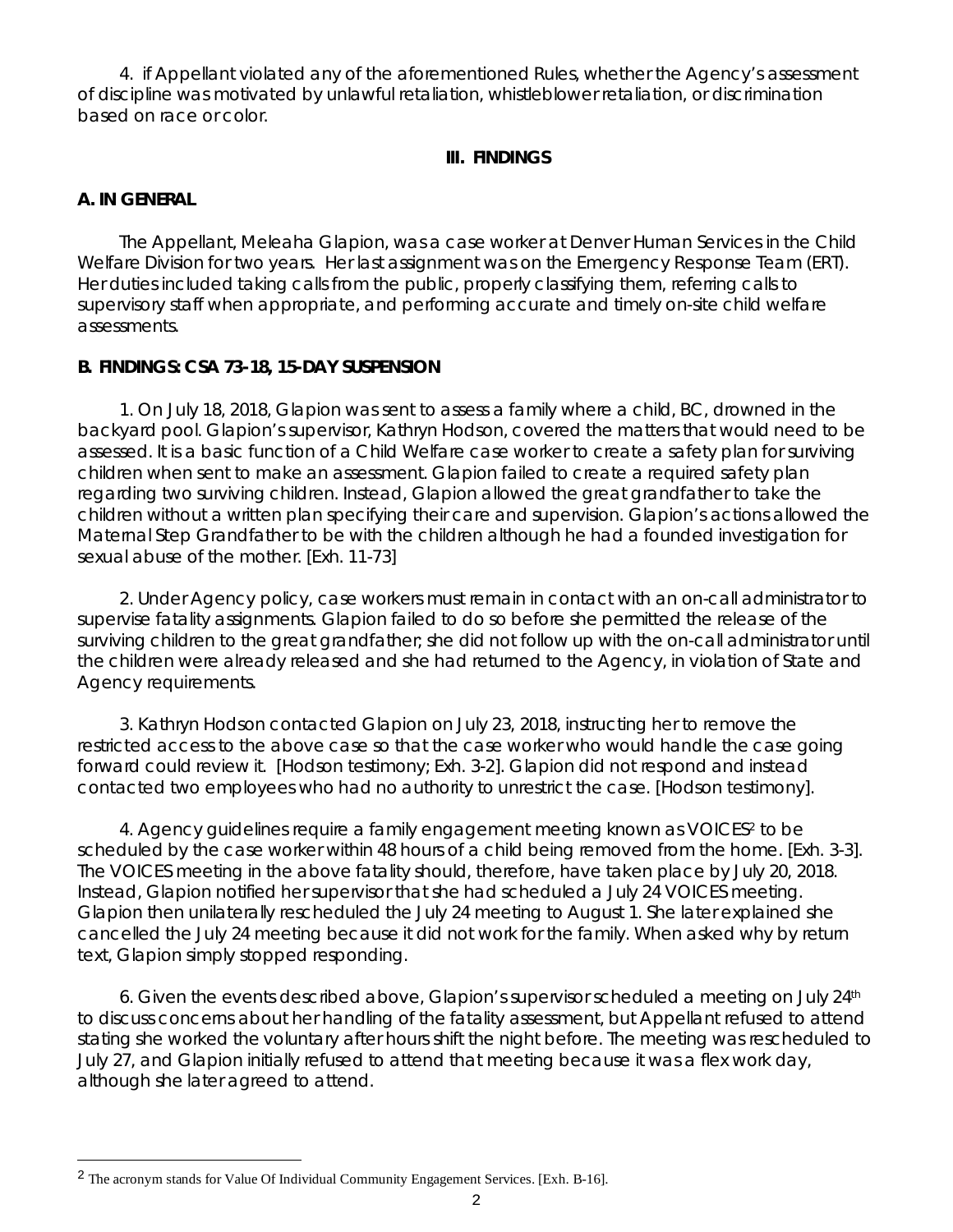7. In assessing whether a safety plan was called for in investigating an incident involving a child, MG, Glapion did not staff the case with a supervisor, but decided on her own to implement an unnecessary safety plan "to keep the peace" within the family. Her failure to staff the case with a supervisor violated Agency requirements. Glapion's assessment provided no information regarding safety, such as whether the mother was unsafe, the mother's plans, whether relatives were safe for the child, and no information concerning whether Glapion had performed such an assessment.

### **C. FINDINGS CSA 80-18, DISMISSAL**

Ī.

1. On September 19, 2018, a citizen called the Agency's hotline with an abuse/neglect concern. She told Glapion that she saw maggots crawling out of a neighbor's apartment, knowing young children lived there. Regulations under Volume 7 require the call-taker to generate a written referral in the Agency's TRAILS system by the end of the next business day [12 COLO. CODE. REGS. § 2509-7.103.9 (2015)] so that the case may be reviewed to determine if an immediate response is required or, alternatively, assigned to a RED Team for non-emergency follow-up. The importance of entering the case into the Agency's TRAILS system is to generate a referral number which is required for tracking all follow-up. Even though Glapion identified the call as one of neglect/injurious environment, she told the caller the case would not be investigated because the caller was unable to provide names and birth dates. Glapion told the caller to contact the Denver Police Department instead. That response violated Agency and State requirements to create a TRAILS report for all reports of neglect and abuse within 24 hours.[3](#page-2-0) Then, after being directed the next day to call the citizen back and to generate a referral, instead of entering the call into TRAILS, Glapion wrote the information as a Word Document instead of in TRAILS, with no referral number and wrote "none" for what next steps were to be taken. Glapion's supervisor, Kathryn Hodson, reviewed the document and determined it did not merit an immediate response, but could be submitted to the Red Team for follow-up. Glapion's failure to generate a referral, in violation of State regulations, caused the Agency to be out of compliance with those regulations.

2. On September 23, 2018, lead Hotline caseworker Alisha Fluken instructed Glapion how to generate a new hotline referral. The next morning, September 24, Fluken emailed Glapion at 7:00 a.m. to request the referral number in order to submit it to the Red Team. The following morning, September 25, Fluken still had not heard from Glapion so she emailed the Intake Manager at 7:32 a.m., to say she had not heard from Glapion, then sought and received permission to generate a TRAILS referral in order to submit it to the Red Team. [Exh. 22-2]. The referral was generated five days after the call, well after the deadline required by State regulations.

3. Glapion took a call on October 18, 2018 concerning physical abuse of a child T.L. who sustained injuries to his head, ears, and mouth. [Exh. 13]. A medical examination revealed T.L. suffered a subdural hematoma and had fluid in his stomach in addition to his other injuries. This referral required Glapion to staff the case with the on-call supervisor or on-call administrator to determine the Agency's response. Instead, Glapion referred the case to the non-emergency Red Team without any immediate intervention, in contravention of State and Agency regulations.

4. The entire intake division was required to participate in a mandatory training on October 23, 2018. Supervisor Hodson sent an Outlook invitation to that training to her team, including Glapion, on October 17 with a request to let her know if a team member would be unable to attend. Glapion neither attended nor notified Hodson before the meeting. [Exh. 3].

<span id="page-2-0"></span><sup>&</sup>lt;sup>3</sup> Hodson would later testify that case workers take reports and create referrals even from mentally ill and homeless families where such basic information as names, birthdates and home addresses are absent. All that is required is a location and a report of abuse or neglect, since the case can be staffed with a case worker or team to investigate such information.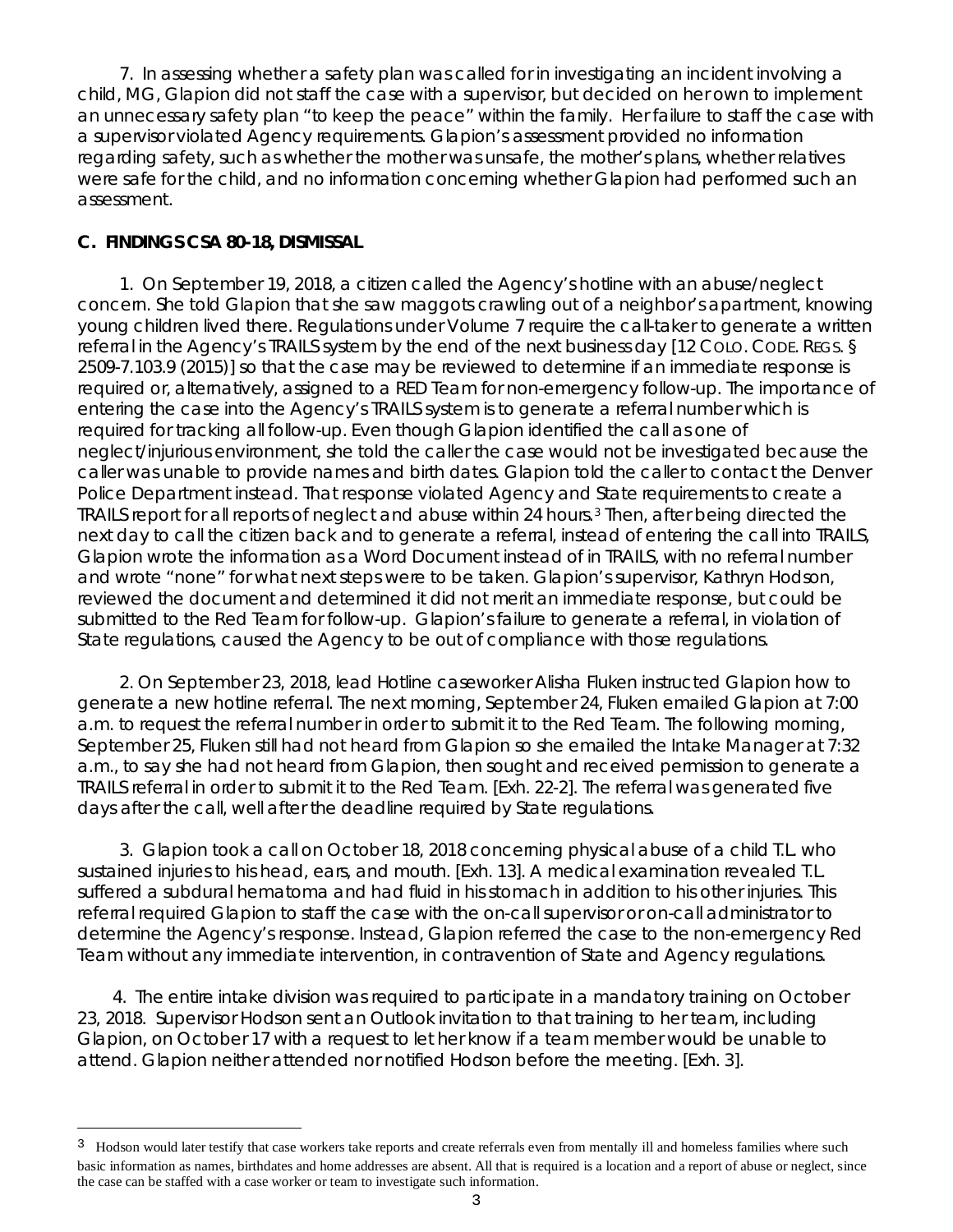### **IV. ANALYSIS**

### **A. Jurisdiction, Burden of Proof and Standard of Review**

Jurisdiction to hear this appeal is provided under the Career Service Rules, CSR 19-20 A.1.a. 19-20 A.1.b., and 19-20 A.1.f, as the appeal of Appellants' suspension and dismissal, along with her claims of retaliation, whistleblower retaliation, and race and color discrimination. I am required to conduct a *de novo* review, meaning to consider all the evidence as though no previous action had been taken. Turner v. Rossmiller, 532 P.2d 751 (Colo. App. 1975); *see also* CSR 19-55 *et seq.*

This appeal contains a mixed burden of proof. The Agency retains the burden of persuasion throughout the case to prove each alleged CSR violation by a preponderance of the evidence. The Agency also retains the burden to prove the degree of discipline in each case was within the range of penalties available to a reasonable administrator. Appellant retains the burden to prove her discrimination, retaliation and whistleblower claims.

**B. CSR Violations.** The Agency's citation to alleged CSR violations were identical in both cases, although the facts supporting them were different in each case. To avoid repetition, I have organized the following analyses by rule violation, rather than case number.

## **1.CSR 16-28 A. Neglect of duty or carelessness in performance of duties and responsibilities.**

a. BC Drowning [suspension]. On July 18, 2018, Glapion was assigned to make an assessment involving the drowning of a young child, BC, in the family's pool. Glapion determined the dead child was unsupervised while the mother slept. Two children remained. Such circumstances require the case worker, per Volume 7, to create a safety plan, with the input of the family and approval of a supervisor or on-call administrator, to outline the safety of the remaining children. The following constitute Glapion's neglect of duties in the BC case.

(1) Instead of creating a required safety plan,[4](#page-3-0) Glapion allowed the great grandfather to take the children without a written plan.<sup>[5](#page-3-1)</sup> He, in turn, allowed the children to be around the mother, who had a prior neglect case,<sup>6</sup> and another relative who had been investigated for sexual abuse of the mother when she was a child. Instead of calling the on-call administrator, Glapion called Sherron Glapion who "was not supposed to be the direct point of contact for that fatality," and is not an administrator. [Sherron Glapion testimony]. Appellant protested she was not allowed to create a safety plan because the homicide detective told her not to interview the children. Even if this is true, it did not justify Appellant's failure to stay in close contact with the on-call administrator or supervisor for every major decision. Moreover, Agency supervisors testified push-back is sometimes required by the Agency against detectives when it comes to child safety – another reason to stay in contact with her supervisors which Appellant failed to do. Hodson testified DPD and the Agency have different functions, but DPD's function to investigate crimes is not more important than the Agency's obligation to investigate child safety. [Hodson rebuttal testimony]. Appellant claimed case workers must "keep children in the home by any means possible."

Ξ

<span id="page-3-0"></span><sup>&</sup>lt;sup>4</sup> All of Glapion's supervisors agreed a written safety plan was required immediately. [Hodson testimony; Ball testimony; Scheuermann testimony; Berry testimony].

<span id="page-3-1"></span><sup>5</sup> The Deputy Division Director described Glapion's failure to create a safety plan as "very concerning" because there was no safety assessment which much be done every time a case worker is sent into the field for an assessment. [Berry testimony]. Berry and Hodson went to the BC home and processed the case as if no assessment had been done.

<span id="page-3-2"></span> $6$  The mother previously allowed another child, a toddler, to wander into traffic while she slept at home, a horribly prescient foreshadowing of the current tragedy.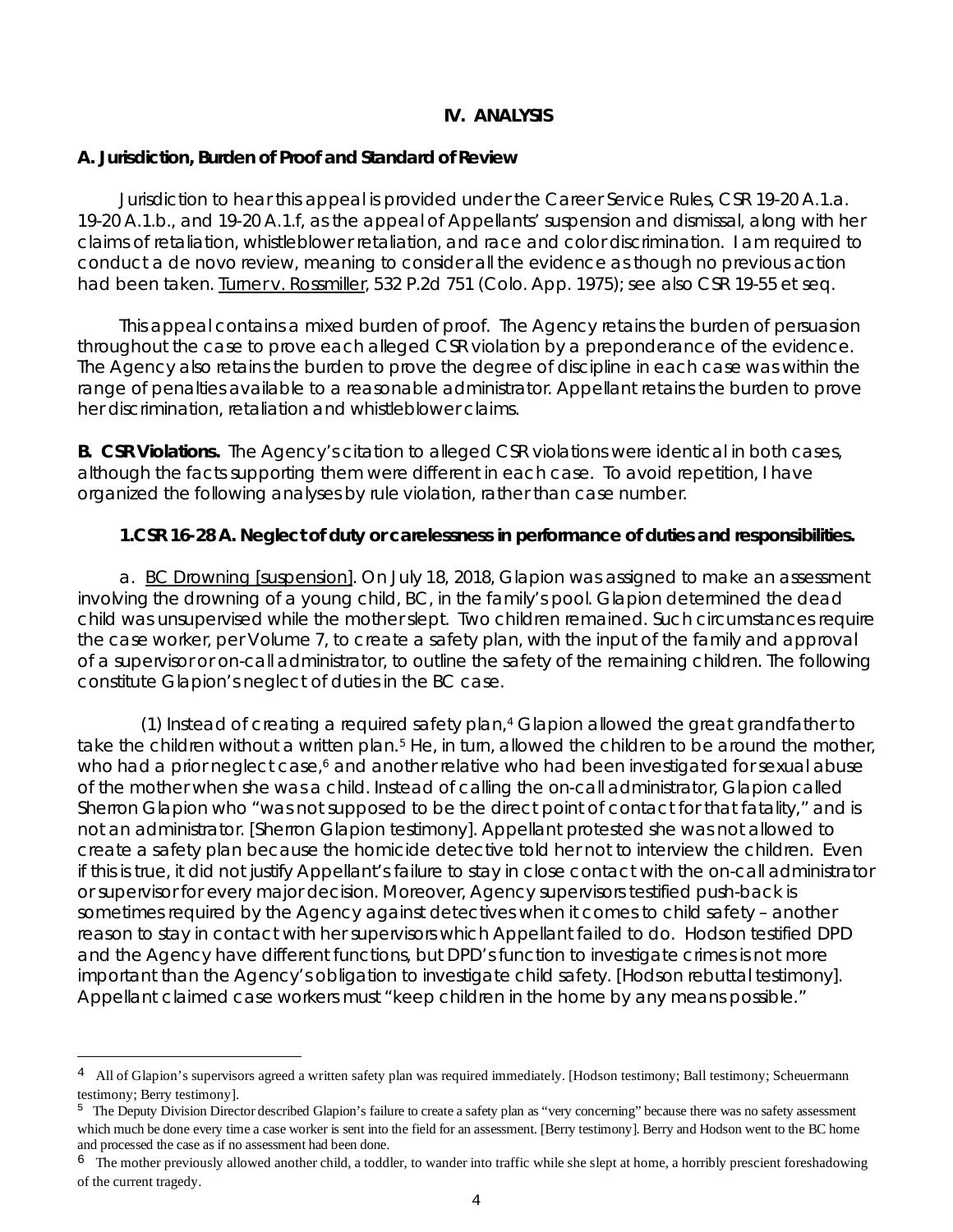However, this is not the Agency's or State's standard which is to protect children. Sometimes that mandate requires removal, as was the case here.

(2) Agency policy requires fatalities to be staffed with an on-call administrator which Glapion failed to do. Glapion protested that she did staff the case. However, she did so only after allowing the release of the surviving children<sup>[7](#page-4-0)</sup> and returning to the office which is not compliant with Agency policy, and could have endangered the remaining children. This violated Volume 7 requirements and division policy.[8](#page-4-1)

(3) In addition, on July 23, 2018, Glapion was asked to remove the access restrictions to the file so that the ongoing case worker could review the case and background checks could enter the file. Instead, Glapion sent emails to Deputy Director Josie Berry, and another administrator. Neither had the ability to unrestrict the case. Glapion's co-worker Alancia Gray believed case workers are not permitted to unrestrict a case, and told Glapion only higher-level administrators and supervisors may restrict or unrestrict cases. However, Gray admitted that if Hodson told Glapion to unrestrict the case, Glapion should listen to her supervisor, not Gray. [Gray testimony; cross-exam].

(4) When the remaining children in the BC case were placed with another family member on July 18, division guidelines required a meeting with the family (VOICES meeting) within 48 hours of the children being removed from the home, i.e. by July 20. [Sheuermann testimony]. Instead, Glapion scheduled the VOICES meeting for July 24, then cancelled that meeting, telling her supervisor it did not work for the family. When asked to explain the cancellation, Glapion stopped responding to those texts. Glapion's failure to schedule the VOICES meeting pursuant to Agency guidelines was a neglect of that duty. Her refusal to respond to her supervisor neglected her duty to comply with her supervisor's directives, and neglected her duty to remain in contact with her supervisor in critical cases.

(5) As stated immediately above, Agency policy requires case workers to meet with supervisors to keep them informed about critical cases. Hodson told Glapion to meet with her on July 27 to discuss Hodson's concerns about Glapion's handling of the BC assessment. Glapion replied it was her flex day so that she would not come in. At hearing, Glapion explained she is not required to go to the office on her flex day, absent "reasonable notice." Glapion's testimony indicated she believed her flex days were days off. [*see also* Exh. 42]. That response violated Agency policy as accepted by Glapion. "You are expected to provide coverage for critical matters such as court hearings or mandated meetings during your flex day." [Exh. 8; *see also* CSR Appendix 9A at L.; Exh. 42; Sheuermann testimony].

(b) MG case [suspension]. Glapion had a duty to comply with Agency and State regulations, based upon the safety needs of client children. Her unilateral plan, which was, at once unnecessary and based on her desire to "keep the peace" breached her duty to create a plan based on the safety needs of the child.

(c) Maggots case [termination]. When a caller described maggots crawling out from an apartment occupied by young children, Glapion was required by Volume 7 to create a referral in TRAILS as a report of abuse or neglect. [12 COLO. CODE. REGS. § 2509-7 *et seq* (2015)]. This is a fundamental duty for case workers. [See Exh. Z-597; Berry testimony]. Glapion's failure to do so was

<span id="page-4-0"></span><sup>&</sup>lt;sup>7</sup> Glapion replied the investigating DPD detective prohibited her from interviewing the surviving children and family, but that is why it is critical for the case worker to contact and remain in contact with the on-call administrator, who is better trained and positioned to push back on child safety matters. The circumstances of the child's drowning were still unknown and it was critical to find out for the protection of the surviving children. [Erin Hall testimony]. The bottom line is Glapion failed to identify an immediate safety concern -the circumstances of death and surviving children - and generate an immediate referral or safety plan. [Id].

<span id="page-4-1"></span><sup>&</sup>lt;sup>8</sup> While Sherron Glapion affirmed Appellant's view, that she was required to call her supervisor and not the on-call administrator, that view of the chain-of-command, even if true, was moot, since Glapion did neither before allowing the surviving children to be released.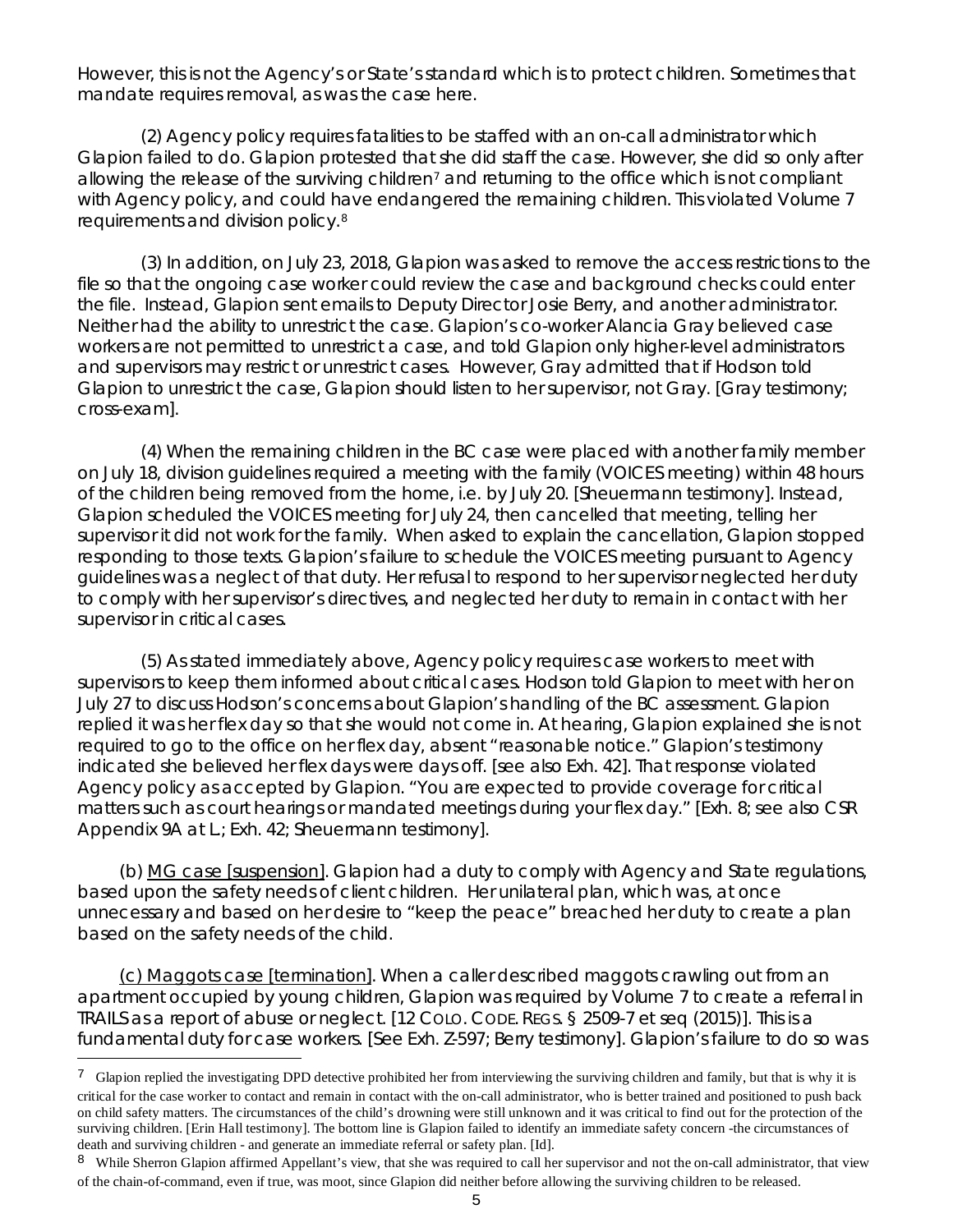a neglect of that duty. Glapion's referring the caller to the police department did not satisfy that requirement. [Sheuermann testimony]. Glapion also replied she did generate a referral, but did so as a Word document due to issues recording in TRAILS. Hodson agreed TRAILS had issues early-on, but Hodson directed the lead worker to show Glapion how to generate the TRAILS referral. Notwithstanding the instructions, when the lead worker asked for Glapion's referral she received no response, without which follow-up was delayed and caused the lead worker to seek, and eventually receive, authorization to generate the TRAILS referral five days later, well-after the required deadline, and therefore in violation of CSR 16-28 A.

d. [T.L. abuse case. Termination]. Glapion did not dispute she had a duty to staff abuse calls with the on-call administrator or supervisor. Her receipt of a call on October 18, 2018, concerning injury to the head, ears, and mouth of a three-year-old child, T.L., required such referral. That Glapion ignored the requirement and instead referred the case for a non-urgent Red Team response was a neglect of this duty.

e. [Required training. Termination]. Glapion, along with the rest of her section, was required to attend training on October 23, 2018, or receive permission in advance to miss it. She received an emailed notice days before training. [Exh. 3; Exh. 18]. Appellant claimed the meeting was not mandatory, but did not provide evidence to rebut exhibit 18. Appellant also claimed she had two other mandatory state trainings that week and had a busy schedule. Alternatively Glapion stated she advised Hodson the day before the training that she had a family emergency and did not receive adequate notice, which she told Hodson. Glapion neither attended nor notified her supervisor Hodson she could not attend training on October 23, 2018, in violation of CSR 16-28 A.

## 2. **CSR 16-28 F. Failing to comply with the lawful orders of an authorized supervisor or failing to do assigned work which the employee is capable of performing.**

a. [BC Drowning Case [suspension]. The same facts that established a violation of CSR 16-28 A., above, also establish a violation of this rule. As the assigned case worker, Glapion was obligated, under Volume 7, to create a safety plan by the end of the following business day, but she failed to do so. [12 COLO. CODE. REGS. § 2509-2 (2015)]. She also failed to staff the case timely with an on-call administrator as required by Agency policy; failed to unrestrict the case file, as required for the ongoing case worker to review the case<sup>9</sup>; failed to contact the social worker at Children's Hospital as part of her general duties of case management [Exh. 3-9; and failed to schedule a timely VOICES meeting.

Glapion violated the first part of this rule, to comply with the lawful orders of an authorized supervisor, by refusing, to meet with Hodson on July 27, 2018 to discuss Hodson's concerns about how Glapion handled the fatality assessment. Glapion claimed she was not obligated to meet with Hodson because it was her "flex day off" which she apparently understood to be paid time off (PTO). [4/18/19 Glapion cross-exam question to Hodson]. That belief did not excuse Glapion's refusal and misconstrued the nature of a flex day, which is a work day and not a day off. [Exh. 8; CSR Appendix 9.A. at L.; Exh. 27 pp 2-3; Hodson testimony]. Glapion's belated agreement to meet did not negate her earlier violation, particularly since her early intransigence caused her supervisor to reassign the case. [Hodson testimony; Berry testimony]. Glapion also testified she was not required to follow Hodson's directive to come to the office because she considered Hodson to have falsified information and abused her time off. "I don't just follow… someone… where if I think they're committing time fraud, and I think they're falsifying records, that's abuse of authority. They see themselves as leaders. I see them as dictators." [Glapion testimony]. Even on its face, this argument fails to justify Glapion's rejection of a legitimate directive from her supervisor, in violation of CSR 16-28 F.

Ξ

<span id="page-5-0"></span><sup>&</sup>lt;sup>9</sup> Glapion testified only a supervisor can unrestrict a case. That testimony was refuted by higher-ranking supervisors who were in a better position to know the Agency's policies and practices. [Berry testimony; Ball testimony].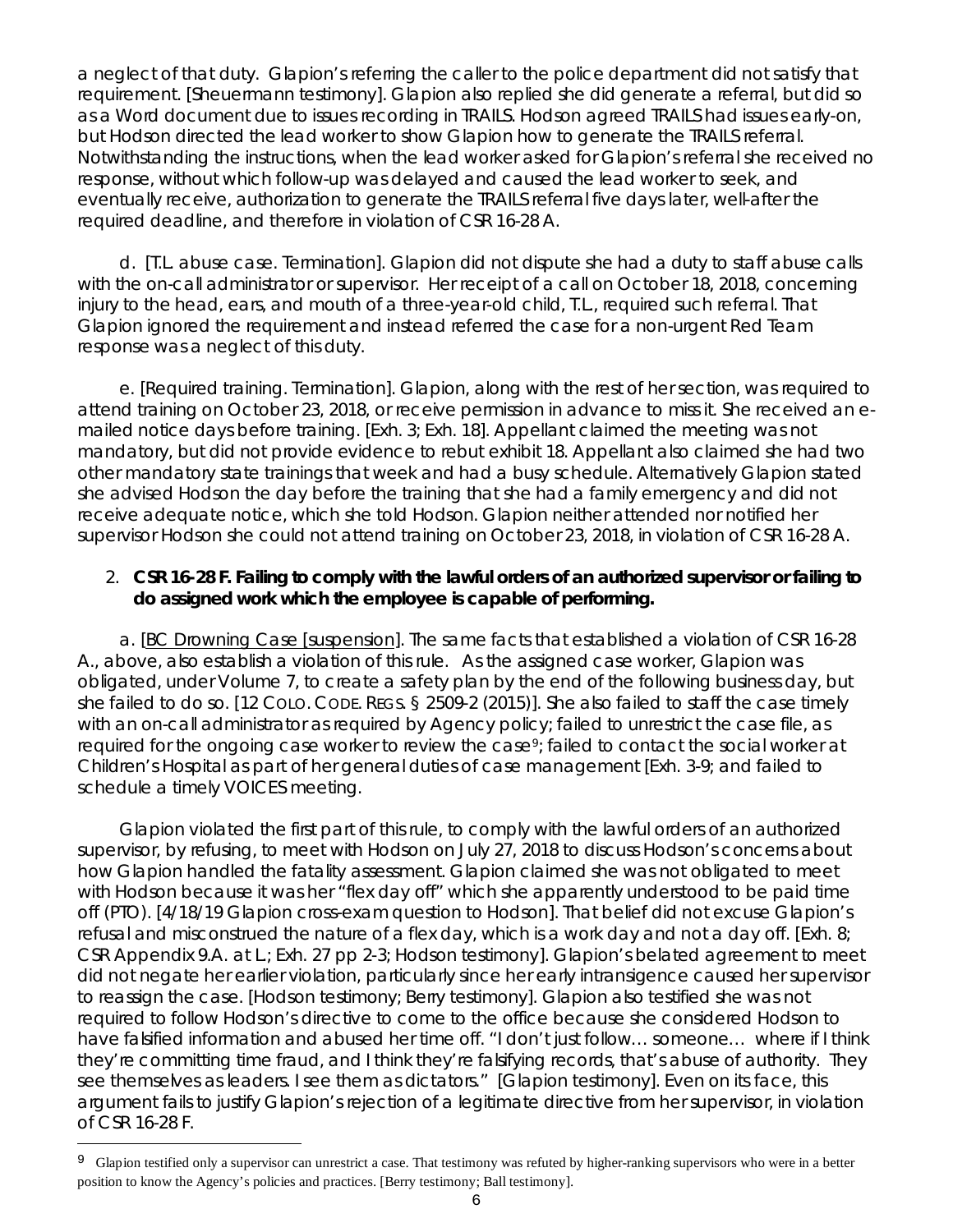b. [Maggots case. Termination]. When a caller described maggots crawling out from an apartment occupied by young children, Volume 7 required Glapion to create a referral in TRAILS. Her failure to do so was a failure to perform work she was capable of performing. Glapion's referring the caller to the police department did not satisfy that requirement. Glapion also replied she did generate a referral, but did so as a Word document due to issues recording in TRAILS. Hodson agreed TRAILS had issues early-on, but had the lead worker show Glapion how to generate the TRAILS referral. However, when the lead worker asked for Glapion's referral she received no response, which delayed follow-up and caused the lead worker to seek, and eventually receive, authorization to generate the TRAILS referral five days later, well-after the assigned work of meeting required deadlines, and therefore in violation of CSR 16-28 F.

c. [T.L. abuse case. Termination]. Glapion was required to staff abuse calls with the on-call administrator or supervisor. Her receipt of a call on October 18, 2018, concerning injury to the head, ears, and mouth of a three-year-old child, required such referral. That Glapion ignored that requirement and instead referred the case for a non-urgent Red Team response was a failure to perform work she was capable of performing, in violation of CSR 16-28 F.

d. [Required Training. Termination]. Glapion, along with the rest of her section, was required to attend training on October 23, 2018, or receive permission in advance to miss it. Her supervisor, Hodson, sent an emailed notice of the requirement on October 17. [Exh. 3; Exh. 18]. Glapion neither attended nor notified Hodson, in violation of the first part of CSR 16-28 F, failure to comply with the orders of an authorized supervisor. Glapion testified that she did provide "several" advance notices by email on October 17 that she would not attend, but did not provide that correspondence[.10](#page-6-0) She then stated she was ill the day before training which would have been October 22, not October 17, that she was being targeted, harassed, treated differently from everyone else without any specificity. These inconsistencies raise credibility questions about Glapion's response.

Glapion also claimed other case workers failed to attend the training yet were not disciplined. Hodson replied by naming the three other case workers who did not attend, and explained two of them were at other mandatory training and they so advised her in advance. The third case worker was out of the country on pre-approved travel to visit family. In contrast, Glapion gave no notice, so the comparison is inapt and fails to justify Glapion's failure to attend training required by her supervisor, in violation of CSR 16-28 F.

## 3. **CSR 16-28 R. Conduct which violates the Career Service Rules… written departmental or agency regulations, policies or rules…**

## **a. Volume 7 (7.104B)**

The same description of events, above, regarding the maggots referral, also constitutes a violation of this rule. Volume 7 requires a referral to be generated by the end of the next business day after a call involving abuse or neglect. It is evident the call concerned neglect of children. Glapion's failure to generate a referral violated that requirement which, in turn constitutes a violation of CSR 16-28 R. Glapion claimed referring the caller to DPD was an appropriate response because the caller was unable to provide names and other contact information for her neighbors. The Agency rebutted that claim. All supervisors testified that when a caller calls in an abuse or neglect even with no demographic information, referral must be made, and at least ask a supervisor for direction and assistance. [Hodson testimony; Scheuermann testimony; Berry

<span id="page-6-0"></span>Ξ 10 Despite offering over 500 pages of exhibits, those emails, which would have vindicated her defense to this Agency claim, were absent.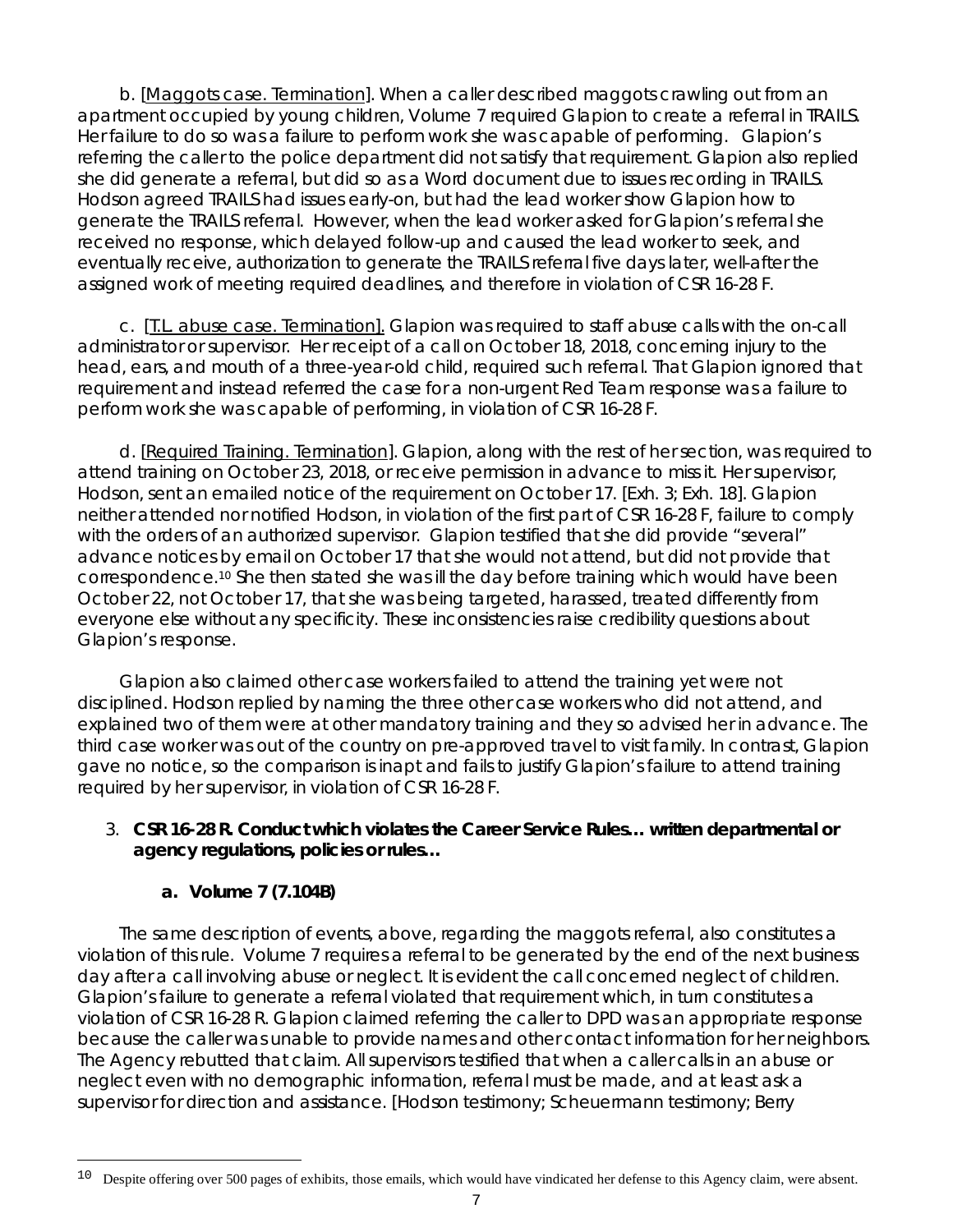testimony]. Telling the caller to have DPD conduct a welfare check does not substitute for the obligation to make a referral. [VanCleave testimony].

Glapion's failure to staff the T.L. abuse case with an on-call administrator or supervisor violated Volume 7 referral requirements, [Sheuermann testimony], and Agency policy. [Landrum testimony].[11](#page-7-0) This is a basic duty for case workers, since they cannot make dispositions of abuse cases without such referrals. [Id.]. In the BC fatality, Glapion claimed it was her first fatality and she was under-trained. [*see also* Gray testimony; Edwards testimony]. Berry responded every case worker has their first fatality at some point, and no experienced case-worker is required on site because the case worker is expected to remain in close communication with a supervisor for every decision made while on the assessment, something Glapion failed to do in violation of Agency policy. [Berry testimony]. Moreover, Glapion's assignment as a case worker on the Emergency Response Team, inherently placed her on notice that she would be dispatched to emergencies.

## **b. VOICES Policy.**

Division "Policies and Procedures" require a VOICES meeting to be scheduled within 48 hours of a child being placed or removed from the home. [Exh. B-20, B-22; Ball cross-exam]. In the B.C. drowning case, the surviving children were placed with another family member on July 18, 2018, which triggered the guideline for a VOICES meeting by July 20. Glapion scheduled, then cancelled a VOICES meeting for July 24, rescheduling it to August 1, 2018, in violation of this policy, and was, therefore, in violation of CSR 16-28 R.

# 4. **CSR 16-28 T. Conduct which is or could foreseeably**

- **1. Be prejudicial to the good order and effectiveness of the department or agency;**
- **2. Bring disrepute on or compromises the integrity of the City; or**
- **3. Be unbecoming of a City employee.**

With respect to the maggots case, Glapion's failure to generate a referral as required and even after being instructed how to do so, delayed that requirement until well-after the required response time. Such delay negatively impacted the effectiveness of the agency, and could foreseeably have subjected the Agency to sanctions and lawsuits in violation of CSR 16-28 T. 1. and 2. Glapion's release of the surviving children without a safety plan or inquiry in the BC drowning case exposed the Agency to sanctions and the City to lawsuits for placing the children at risk, in violation of CSR 16-28 T. [Sheuermann testimony].

In the BC fatality case, after Glapion failed to generate a safety plan, Berry took Hodson back to the home and started an assessment from the beginning as if no assessment had been done. [Berry testimony]. Since supervisors were compelled to do the work that is normally done by the case worker, this was prejudicial to the good order and effectiveness of the department, in violation of CSR 16-28 T.

## **C. Appellant Claims**

Ξ

# **1. Discrimination – Race and color**

A discrimination claim is established by demonstrating (1) the employee's membership in a protected class; (2) an adverse employment action; and (3) evidence supporting a causal

<span id="page-7-0"></span><sup>&</sup>lt;sup>11</sup> It is noteworthy that Landrum, who was a witness for Glapion, and who accompanied Glapion to the BC drowning, affirmed Agency policy to "keep in constant communication with our team members that are in the office" when the situation called for emergency placement of children, and that removal of children requires an on-call administrator, contrary to Glapion's actions. Also, contrary to Glapion's assertion that call-takers receive little or no training, Landrum testified they receive 40 hours per year, that online training is available, and all attend off-site training.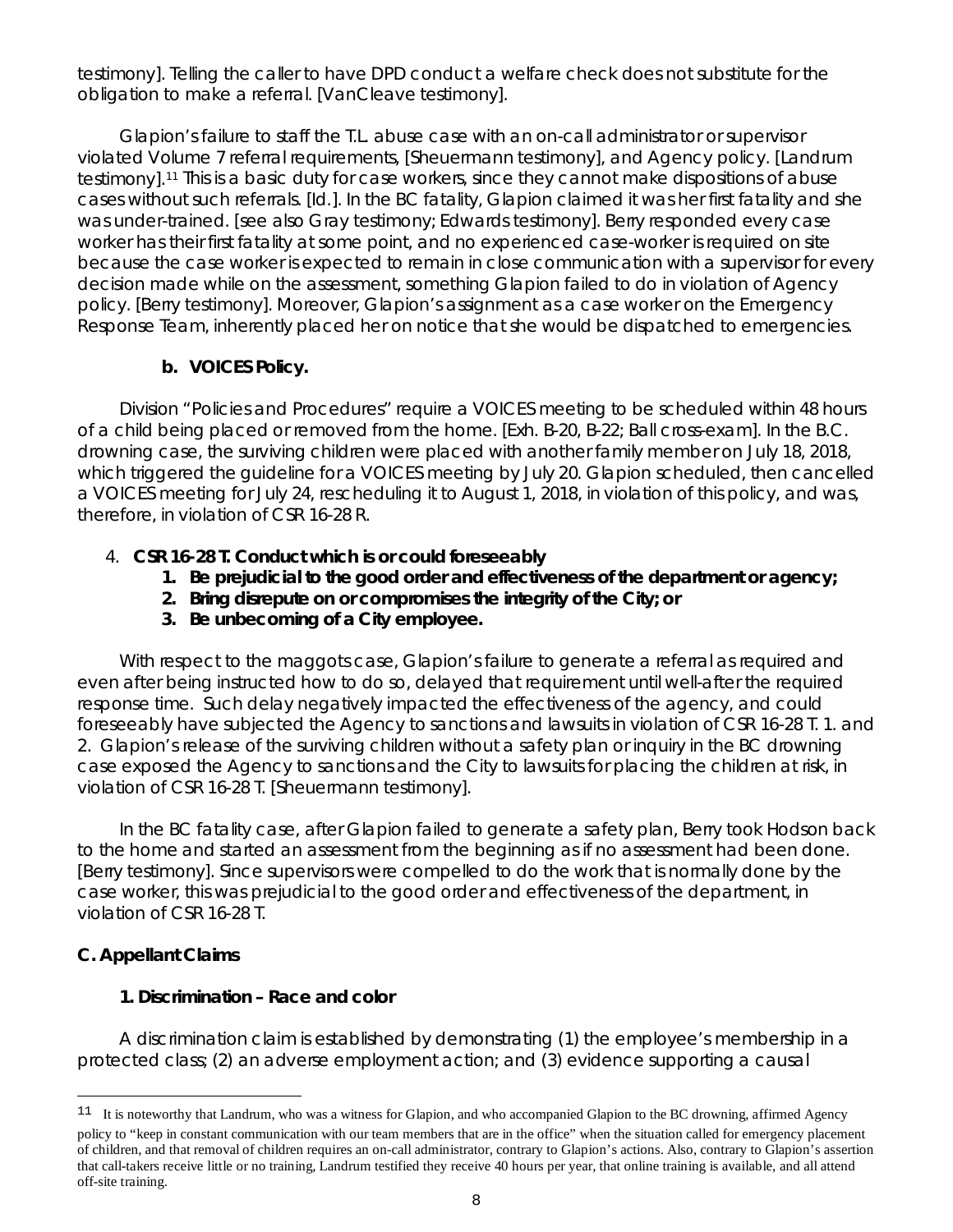relationship between the protected class and the adverse action. [In re Lombard-Hunt, CSA 75-07, 7 (3/3/08), *citing* In re Ortega, CSA 81-06, 14 (4/11/07)]. Appellant identified her protected race and color classes as "Black," she was terminated, an evident adverse action, and she claimed three similarly-situated white co-workers were not disciplined for failing to attend a training. Accordingly, Appellant stated a prima facie case of race and color discrimination.

Tammy Davis is the Office of Human Resources Senior Business Partner for the Agency's Child Welfare Section. She is African American. She testified Glapion complained to her that she was being targeted and overly-scrutinized in the BC drowning case, but Glapion acknowledged she did not follow procedure when she failed to engage an on-call administrator. [Davis testimony]. No causal connection between Glapion's protected class and the Agency's discipline was established.

Next, Alancia Gray testified people of color are underrepresented in the Agency as not one person of color is an administrator; however, she did not know how the supervisors self-identify. [Gray testimony]. Glapion provided no statistical information or other testimony to prove this disparate impact claim. Gray also testified she had conflicts with Hodson and VanCleave, who she found abrasive, but provided no material evidence of discrimination by Hodson against her or against Glapion. Moreover, Ball testified VanCleave was admonished about her abrasive style, she acknowledged her inappropriate behavior, and subsequently ameliorated her tone. [Ball cross-exam]. In addition, Edwards, who testified for Glapion, stated she is Black and was appointed to the ERT by Hodson. [Edwards testimony]. Finally, supervisors and the OHR representative unanimously found Glapion unwilling and even hostile to feedback to address her own hostility. [Ball testimony; Hodson testimony; Davis testimony; Berry testimony].[12](#page-8-0) Their testimony remained unrebutted and provided a legitimate business reason for the Agency's adverse actions.

Glapion claimed VanCleave, who is White, was promoted by Hodson, who is White, over her to Team Leader of the ERT although VanCleave was hostile toward co-workers. [Shiree Edwards testimony]. Edwards, who is Black, acknowledged Hodson, who is white, hired her. Edwards also testified Hodson stated Van Cleave would need less training and that she [Edwards] did not know the protected class of the other candidates.

Dawn Landrum, also testified for Glapion.<sup>[13](#page-8-1)</sup> She is African-American, Multi-Racial. [Landrum testimony]. Hodson hired her. [*Id*]. Although she accompanied Glapion to the fatality, she received no discipline from Hodson. She testified she did not experience discrimination by Hodson.

Hodson testified that the three similarly-situated white co-workers who were not disciplined for failing to attend training either informed her before-hand, or were doing other required training and were excused. Appellant did not seek permission, nor have an excuse, and accordingly there was no disparate treatment established at hearing.

### **2. Retaliation**

A retaliation claim requires evidence of: (1) a protected activity; (2) an Agency action that a reasonable employee would have found materially adverse, meaning it might well have dissuaded a reasonable employee from engaging in that protected activity; and (3) a causal connection between the protected activity and the adverse action. [*See* In re Koonce, CSB 36-13, 2 (10/16/14); Burlington N. & Santa Fe Ry. v. White, 548 U.S. 53 (2006).

<span id="page-8-0"></span>Ξ <sup>12</sup> Sherron Glapion testified favorably toward the Appellant, but was not in her chain of command. [Ball cross-exam].

<span id="page-8-1"></span><sup>13</sup> Ms. Landrum testified by telephone.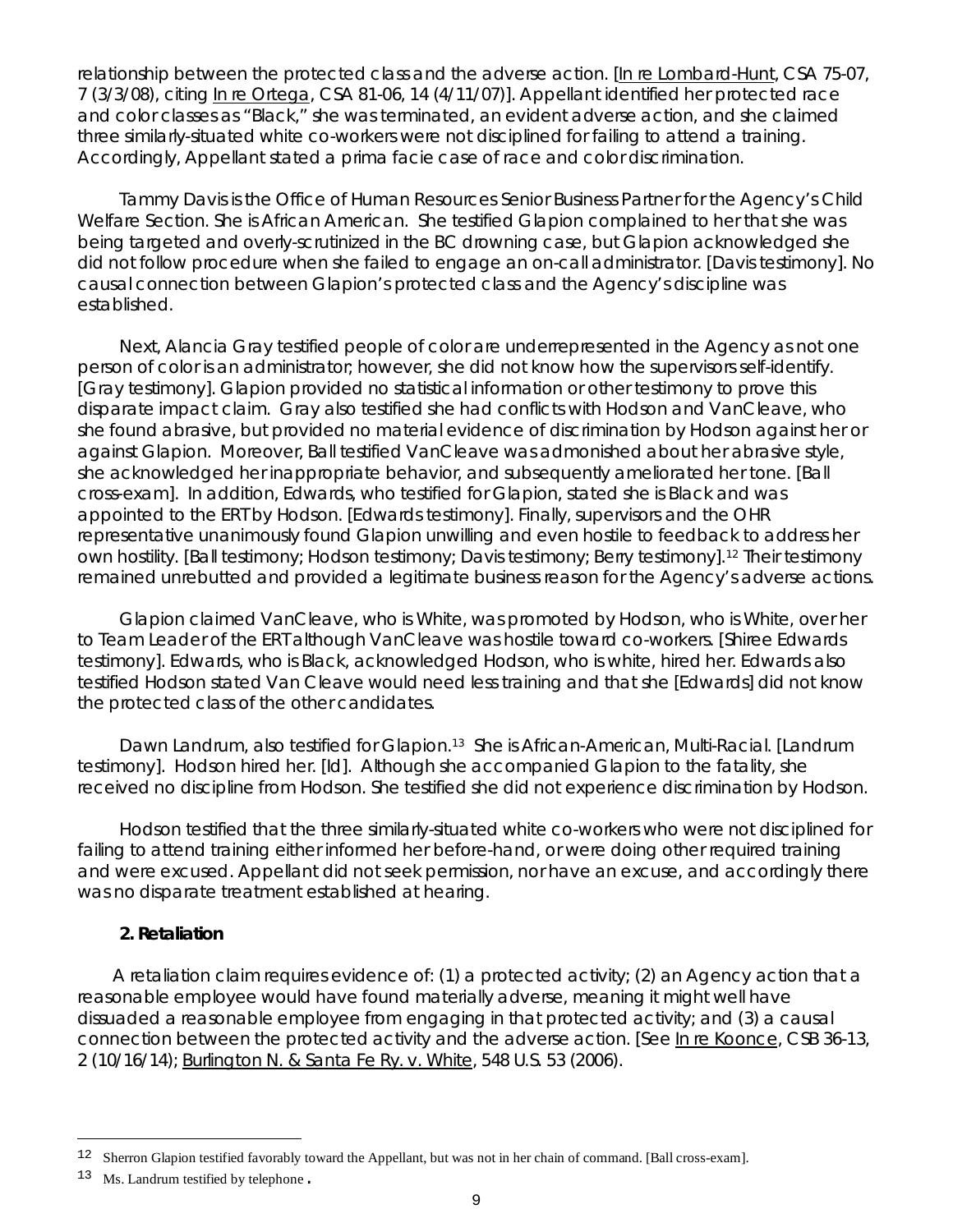Glapion's protected actions included an e-mail containing complaints of "false allegations/harassment/differential treatment," sent on October 25, 2018; and a complaint to the City's Fraud Hotline, administered by Lighthouse Services, on August 15, and October 27, 2018 alleging Hodson's engaged in official misconduct by fraudulently reporting time and attendance, and a violating Executive Order 142. [Exh. L].

Glapion claimed the Agency retaliated against her by serving her with a letter in contemplation of discipline while she was serving her 15-day suspension. She claimed the letter was a deprivation of a property interest in employment. A contemplation letter is not a materially adverse action[.14](#page-9-0) Moreover, a contemplation of discipline does not meet the "material adversity" requirement of a retaliation claim. Belgasem v. Water Pik Techs., Inc., 457 S. Supp. 2<sup>nd</sup> 1205, 1215 (D. Colo. 2006).

Gray testified she feared retaliation for testifying at hearing "based on past events with Hodson and VanCleave" [Gray testimony]. This evidence is too vague to establish a retaliatory motive for the Agency's disciplinary actions against Appellant.

Glapion also claimed she was not promoted to the Lead Worker position for the ERT in retaliation for her report of Hodson's alleged misuse of leave. As analyzed below, Glapion's claim fails as she failed to establish wrongdoing by Hodson while the Agency established Glapion's wrongdoing.

## **3. Whistleblower Retaliation.**

Ξ

A claim under the Whistleblower Protection Ordinance is raised by allegations that: (1) a supervisor imposed or threatened to impose; (2) an adverse employment action upon an employee; (3) on account of the employee's disclosure of information about any official misconduct to any person. [In re Wehmhoefer, CSA 02-08, 4 (2/14/08); D.R.M.C. § 2-106 et. seq.] Official misconduct means any act or omission by any officer or employee that constitutes (1) a violation of law, (2) a violation of any applicable rule, regulation or executive order, (3) a violation of the code of ethics or any other applicable ethical rules and standards, (4) the misuse, misallocation, mismanagement or waste of any city funds or other city assets, or (5) an abuse of official authority. [Wehmhoefer].

Glapion reported allegedly fraudulent conduct by Hodson for revising Glapion's TRAILS notes in the BC drowning case, specifically, how long the child was in the water. The Agency rebutted the presumption that such conduct was fraudulent. Rebecca Ball, an administrator at the Agency, testified without rebuttal that it is appropriate for supervisors to make corrections to their subordinates' TRAILS notes, and Glapion's notes required corrections. [Ball testimony; see also Sheuermann testimony].

Glapion also claimed Hodson engaged in official misconduct by taking excessive PTO and failing to report it. She complained to Josie Berry who investigated the Hodson's timekeeping and found no concern. Berry also testified Rebecca Ball looked into the matter and found no concern. [Berry testimony]. Hodson testified, without rebuttal, that Glapion did not complain about her use of PTO until after Glapion's disciplinary meeting, when Glapion filed her whistleblower complaint. A protected activity engaged in after an adverse action fails to establish a temporal causation link to a whistleblower claim.

Edwards testified Hodson had access to Josie Berry's logon information, and believed it was a breach of security and against Agency policy, but did not cite any particular policy, rule or order.

<span id="page-9-0"></span> $14$  As distinguished from whistleblower retaliation where the threat of an adverse action constitutes an adverse action. See DRMC § 2-100 *et seq*.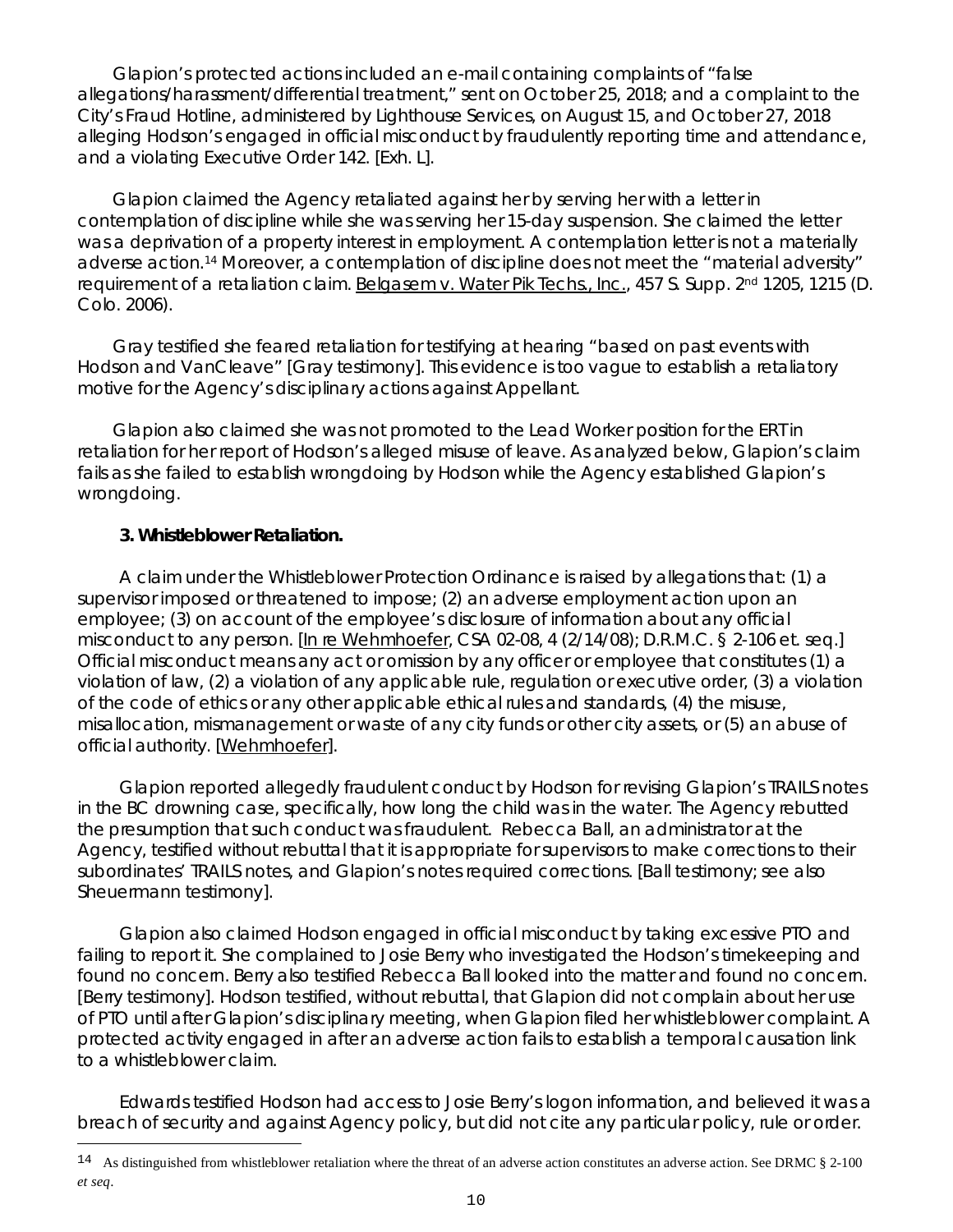Edwards was not in a management position to make such an assessment. She also testified she believed Hodson misused PTO, but did not know how much banked PTO Hodson had, nor did she know how much PTO Hodson used. [Edwards cross-exam].

Glapion also claimed she was not promoted to ERT lead worker in retaliation for her report of Hodson's misuse of leave (PTO). She failed to provide any independent evidence of it.<sup>[15](#page-10-0)</sup>

Appellant's first Lighthouse report was submitted on August 15, 2018, and involved allegations of time fraud and abuse. [Exh. L-1]. Josie Berry and Rebecca Hall investigated Appellant's claims. They found no substantiated basis for her claims. [Berry rebuttal testimony]. The complaints were provided to Division Director Mimi Scheuermann, who did not sustain them, although Scheuermann said some feedback was provided to Hodson to be more available to assist the After-hours team. [Scheuermann testimony]. Despite the close temporal proximity between Appellant's first Lighthouse report and the Agency's issuance of a contemplation of discipline, a naked assertion of official misconduct, without more, fails to establish a whistleblower claim.

Appellant's second Lighthouse report was submitted on October 27, three days before the Contemplation of Discipline meeting in appeal number 73-18. [Exh. 1; Exh. L]. That complaint restated the claims in the first report, and included complaints that Hodson "fraudulently" logged into the TRAILS system under a co-worker's login information. Sheuermann countered such activity is not unusual or wrongful, stating supervisors often login under subordinates' credentials in order to correct entries. Sheuermann checked Glapion's specific login allegations and found no inaccurate or false information with the TRAILS entries. Deputy Division Director Josefe (Josie) Berry testified she offered her login information to Hodson to use so that Hodson could continue to perform her duties while she was in the midst of a name change which temporarily disabled her access. In short, no official misconduct was established. Moreover, Glapion filed her complaint about Hodson's use of another's login information only after being served with a letter in contemplation of discipline, obviating any temporal connection between her complaint and the adverse actions against her. Consequently, Glapion failed to prove her whistleblower retaliation claims.

Finally, Glapion claimed she was removed from the BC case in retaliation for her report of misconduct by Hodson. However, Glapion submitted her complaint about Hodson's PTO use two weeks after Hodson removed her from the BC drowning case, again obviating temporal causation.

**4. Additional Appellant Claims.** In appeal #76-18, Glapion sought the following relief.

Injunctive relief, including, but not limited to, back pay (with interest and Afterhours pay); expunging of the records of any retaliatory adverse actions; a written apology from Denver Human Services Executive Director; restoration of all personal time off (PTO) accounting for all sick leave and time taken because of encountered discrimination/retaliationmental/emotional anguish, loss of consortium; all associated printing, mailing, mileage costs; non-pecuniary and past/future pecuniary compensatory damages; and discipline of RMOs.

Those requested remedies, except for back pay, fall outside the authority of the Hearing Office and are, therefore, denied. Back pay, while within the authority of the Hearing Officer, is denied, where the Agency claims were proven, no mitigation established (as discussed below), and none of Appellant's affirmative defenses were proven

<span id="page-10-0"></span>Ξ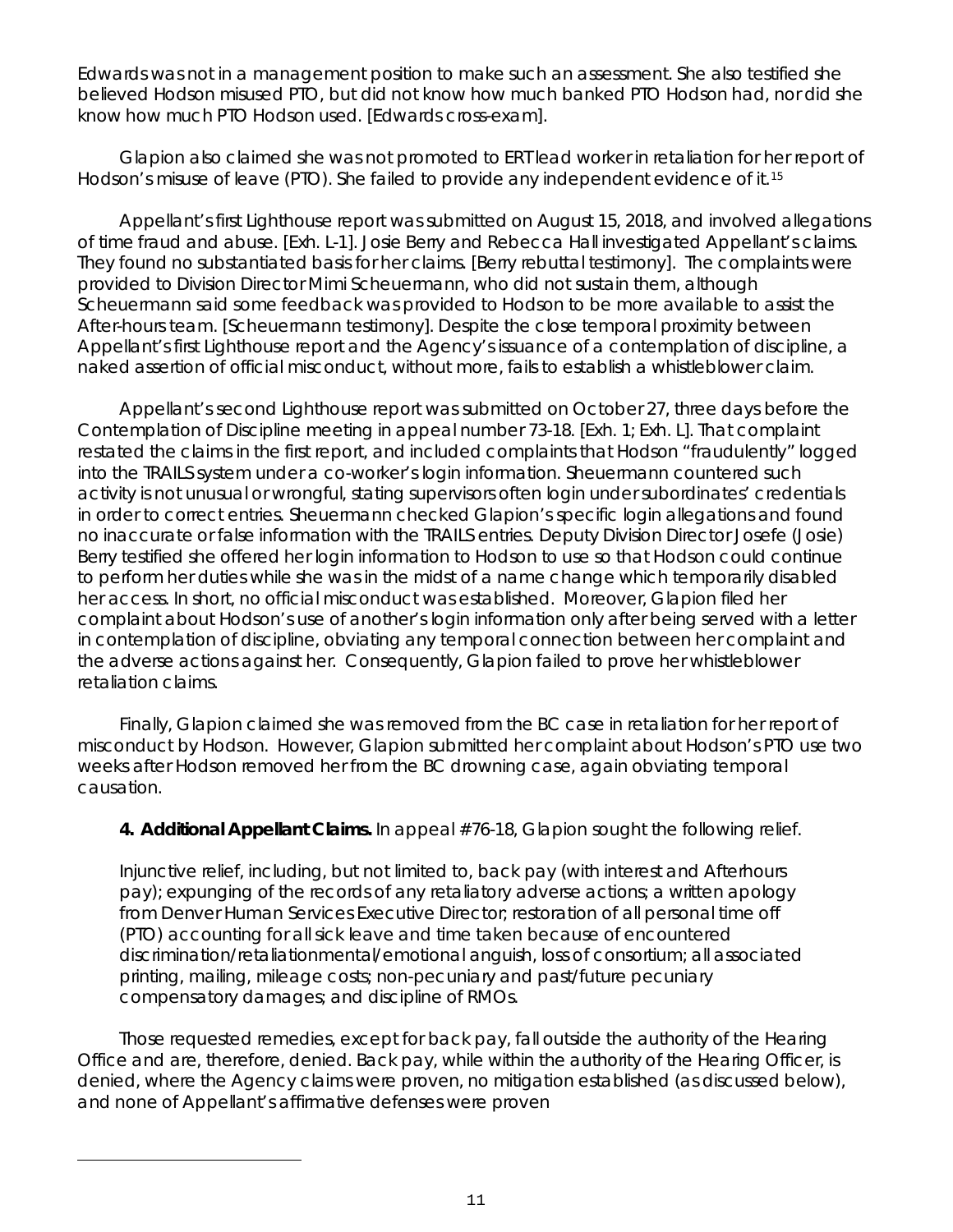#### **5. Conclusion**

In summary, Glapion was suspended and dismissed because she did not perform her duties, refused to accept feedback, and showed no interest in amending her performance to conform to state and Agency requirements and to supervisors' legitimate directives. In her discrimination claims, Glapion proved no causal link between her protected characteristics or protected actions and the Agency's disciplinary actions. Disparate treatment, while an impression of Appellant and her witnesses, was not established by specific evidence. Glapion's also failed to prove her retaliation and whistleblower claims. Even if Glapion had proven her claims, the Agency could well have reached the same conclusions about Glapion's violations even in the absence of the alleged protected conduct,

#### **V. DEGREE OF DISCIPLINE**

Hodson addressed the most significant reason for the Agency's decision dismiss Glapion. "What do you think the biggest concerns you had with Meleaha's performance are?" Hodson testified "the ability to take feedback. The job we do is extremely difficult. Caseworkers often make mistakes who are learning new skills at this job, but the key to improving your case work is being able to meet with your supervisor to discuss concerns, and then make improvements to your work and growth." [Hodson testimony]. Hodson's response was justified not only by Glapion's refusal and failure to meet with her supervisor, but also because she deemed them to be dictators; she failed to keep supervisors apprised of the progress of the BC drowning assessment, and because she refused to attend mandatory training. The multitude of Glapion's refusals to comply with orders, rules and procedures justified Hodson's response that she "absolutely" had trust issues with Glapion's willingness and ability to collect information relevant to the safety of the surviving children in the BC investigation.

Although Glapion called VanCleave as her witness, when Glapion asked VanCleave if she told Hodson that she (Glapion) was upset about performing her work, VanCleave did not hesitate. "My perception is that you have been upset about performing your job since the day that I joined the team three years ago, and that you were unhappy with every supervisor. You made every shift difficult. You were uncooperative. You were difficult to be around, and it applied to every supervisor we had." Glapion complained she was singled out for "supervisions" with her supervisor Hodson, but VanCleave negated the claim with her response that she and the entire ERT had mandatory weekly supervisions. [VanCleave testimony; *see also* Hodson testimony].

The preponderance of the evidence disclosed that Glapion's entire leadership team extensively attempted to work with Glapion to improve her performance, but Glapion rejected their efforts. She refused to accept even a modicum of responsibility for her wrongdoing and made the work environment difficult and stressful for co-workers and supervisors. When Glapion asked why her supervisors did not place her on a Performance Improvement Plan since they were concerned about her performance, Ball replied the management team discussed it, but a PIP requires buy-in from the employee and willingness to change. Because Glapion believed she did nothing wrong "it's a challenge to have them write… what they're planning to change in their practice if they don't believe that there is any concern." [Ball cross-exam]. Glapion's responses during her hearing indicate Ball's concern was justified. Glapion did not accept responsibility for any wrongdoing or performance deficiency. Even when Glapion acknowledged she failed to take actions required by Volume 7 and Agency policies, she always justified the failures and seemed not to recognize, or was unwilling to recognize, a connection between the requirements and her failure to meet them. Her responses went beyond mere disagreement. Her steadfast refusal to accept feedback made it unlikely she would be receptive to meaningful change in the future. In consequence of the foregoing, the Agency's elections to assess a suspension in CSA 73-